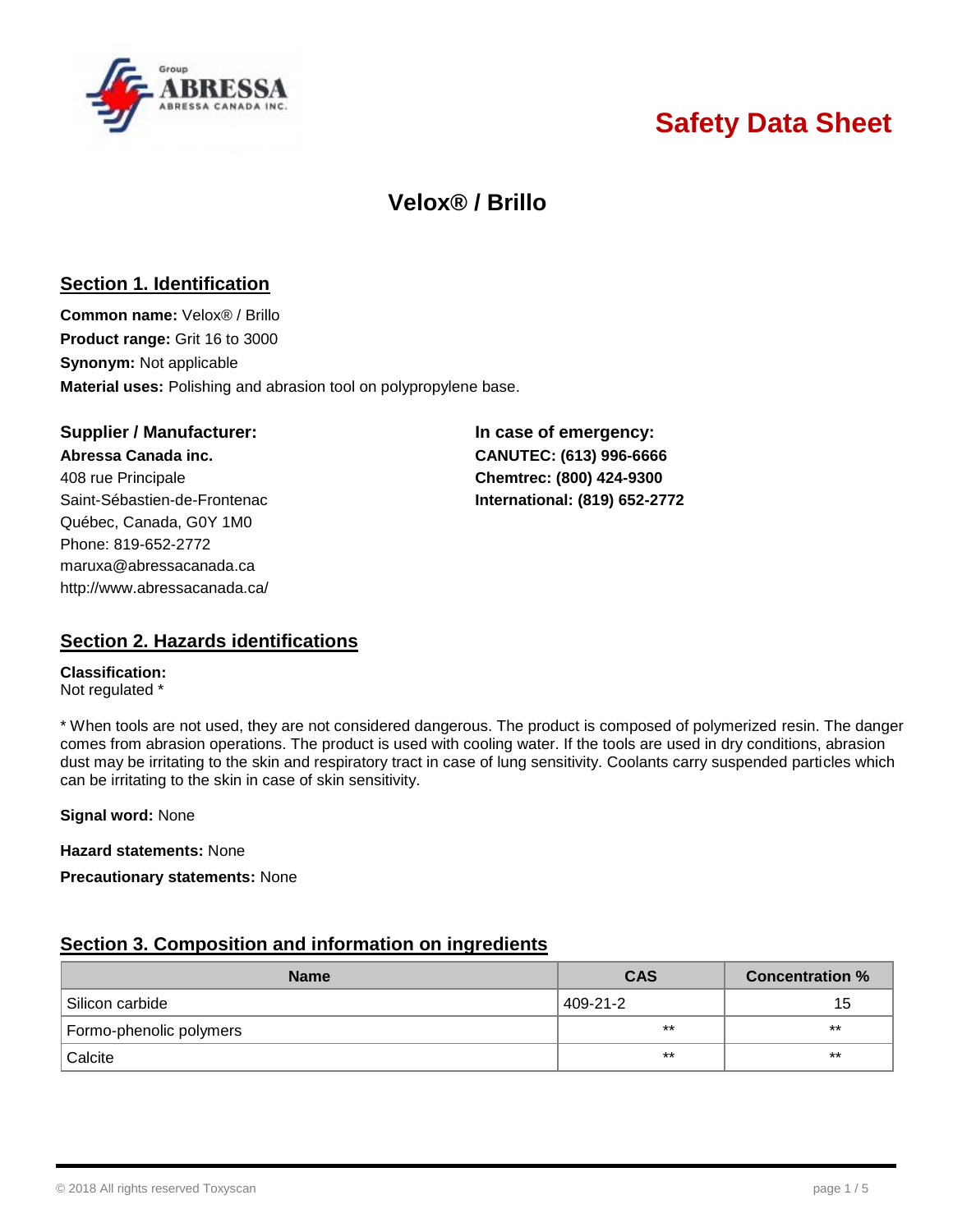## **Section 4. First aid measures**

#### **Description of first aid if required:**

Move out of dangerous area. Consult a physician. Show this safety data sheet to the doctor in attendance.

#### **Eye contact:**

If irritation develops after the exposure to the abrasion particles and/or abrasion fluids, immediately rinse the eyes with a lot of water

#### **Skin contact:**

If irritation develops after the exposure to the abrasion particles and/or abrasion fluids, get medical help immediately.

#### **Inhalation:**

If irritation develops after exposure to abrasion particles and/or abrasion fluids. Get medical help immediately.

#### **Ingestion:**

Highly improbable. If however the product is ingested, DO NOT induce vomiting. Get medical help immediately.

**Indication of immediate medical attention and special treatment needed, if necessary:**

Do not give anything by mouth to an unconscious victim.

#### **Most important acute symptoms and effects:**

Abrasion particles can irritate the eyes. Irritating to skin in case of skin sensitivity. Not likely to be ingested, but possible in cases of poor industrial hygiene, abrasion particles can irritate the gastric tract. Unlikely for inhalation, but possible if product is used without cooling water. Abrasion dust can irritate the respiratory tract.

## **Section 5. Fire fighting measures**

#### **Flammability of the product:**

The polypropylene base may ignite or melt at very high temperatures.

**Flash point:**

N/A

**Auto-ignition temperature:**

N/A

**Products of combustion:** Carbon oxides

#### **Special protective actions for fire-fighters:** Wear self-contained breathing apparatus and appropriate protective clothing.

#### **Suitable extinguishing media:** Use means of extinction the most suited to the surrounding materials.

#### **Section 6. Accidental release measures**

#### **Personal precautions, protective equipment and emergency procedures: For non emergency personnel:** Not applicable **For emergency personnel:** Not applicable

**Environmental precautions:**

Not applicable

#### **Methods and material for containment and cleaning up:**

Use appropriate tools to put the spilled solid in a convenient waste disposal container.

## **Section 7. Handling and storage**

#### **Precautions in Handling:**

Follow the usual safety standards during abrasion operations to avoid mechanical injury from abrasive particles.

#### **Precautions in Storage:**

Keep container tightly closed in a cool, dry and well-ventilated place.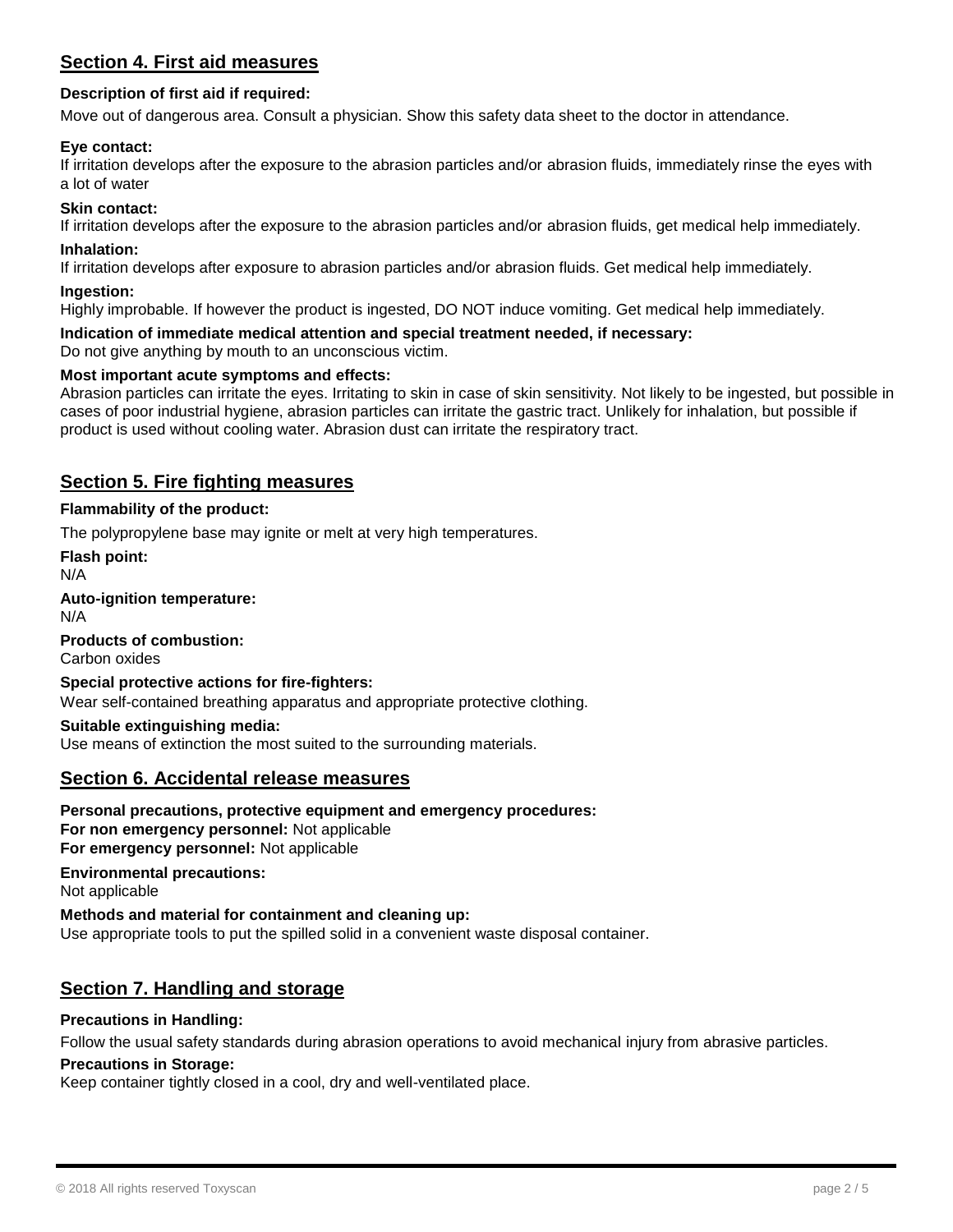## **Section 8. Exposure Controls, Personal Protections**

## **Control parameters:**

| <b>Component</b> | <b>CAS</b> | Value      | <b>Control</b><br>parameters          | <b>Basis</b> |
|------------------|------------|------------|---------------------------------------|--------------|
| Silicon carbide  | 409-21-2   | <b>TWA</b> | 10 mg/m $3$                           | <b>NIOSH</b> |
|                  |            | <b>TWA</b> | 5 mg/ $m3$<br>(inhalable<br>fraction) | <b>NIOSH</b> |
|                  |            | <b>TWA</b> | 15 mg/m $3$                           | <b>OSHA</b>  |
|                  |            | <b>TWA</b> | 5 mg/ $m3$<br>(inhalable<br>fraction) | <b>OSHA</b>  |
|                  |            | <b>TWA</b> | $0.5 \,\mathrm{mg/m^3}$               | WELs         |

#### **Engineering controls:**

Use with water to cool and clean the stone.

#### **Personal protective equipment:**

**Eyes:** Wear safety glasses.

**Skin/body:** Wear a lab coat or any other appropriate protective clothing.

**Respiratory:** If ventilation is insufficient, choose appropriate respiratory protection according to levels and duration of exposure.

**Hands:** Wear chemical resistant protective gloves.

## **Section 9. Physical and chemical properties**

**Physical state:** Solid **Color:** Multicoloured **Odour:** Not available **Melting point/Freezing point:** Data not available **Boiling point:** Data not available **Appearance:** Brick **Flash point:** Data not available **Auto-ignition temperature:** Data not available **pH:** Data not available **Solubility:** Not applicable **Density:** Data not available

## **Section 10. Stability and reactivity**

**Chemical reactivity:** Stable under normal conditions of use and storage. **Possibility of hazardous reactions:** Under normal conditions of storage and use, no dangerous reaction occurs. **Incompatible materials:** None

**Hazardous decomposition products:** None known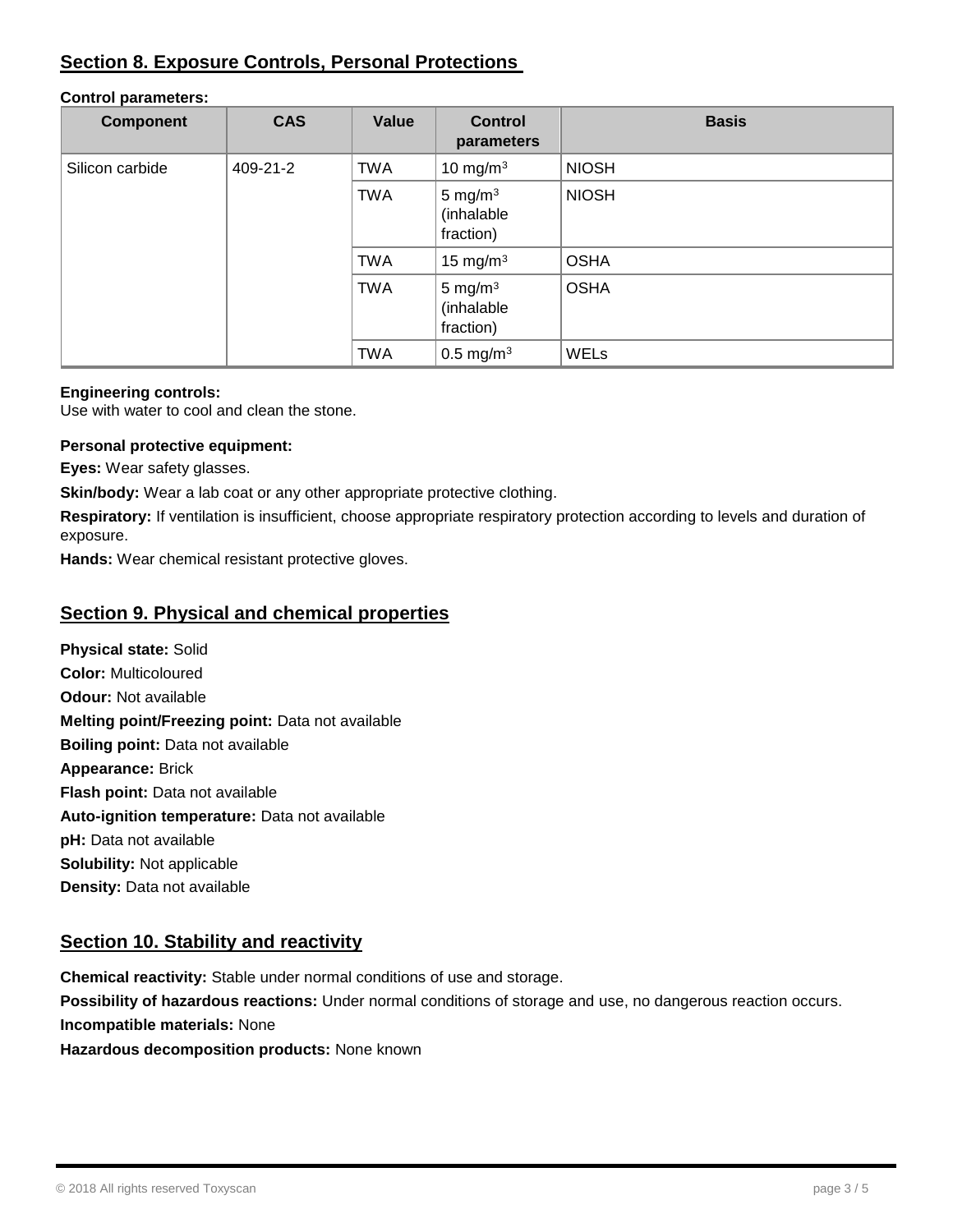## **Section 11. Toxicological information**

#### **Acute toxicity:**

| Component | <b>CAS</b> | Value                                     |
|-----------|------------|-------------------------------------------|
| Calcite   | $***$      | DL <sub>50</sub> Oral: Rat = $6450$ mg/kg |

#### **Skin corrosion/irritation:** Not applicable

**Serious eye damage/irritation:** Not applicable

**Respiratory or skin sensitisation:** Not applicable

**Gem cell mutagenicity:** Not applicable

**Carcinogenicity:** Not applicable

**Reproductive toxicity:** Not applicable

**STOT- Single exposure:** Not applicable

**STOT- repeated exposure:** Not applicable

**Aspiration hazard:** Not applicable

**Information on likely route of exposure:** Not applicable

## **Section 12. Ecological information**

**Ecological data for aquatic environments:** Data not available

**Persistence and degradability:** Data not available

**Bioaccumulative potential:** Data not available

**Mobility in soil:** Data not available

**Other adverse effects:** Data not available

## **Section 13. Disposal considerations**

#### **Waste disposal:**

Dispose of the chemical waste is in conformity with the federal, provincial and local laws.